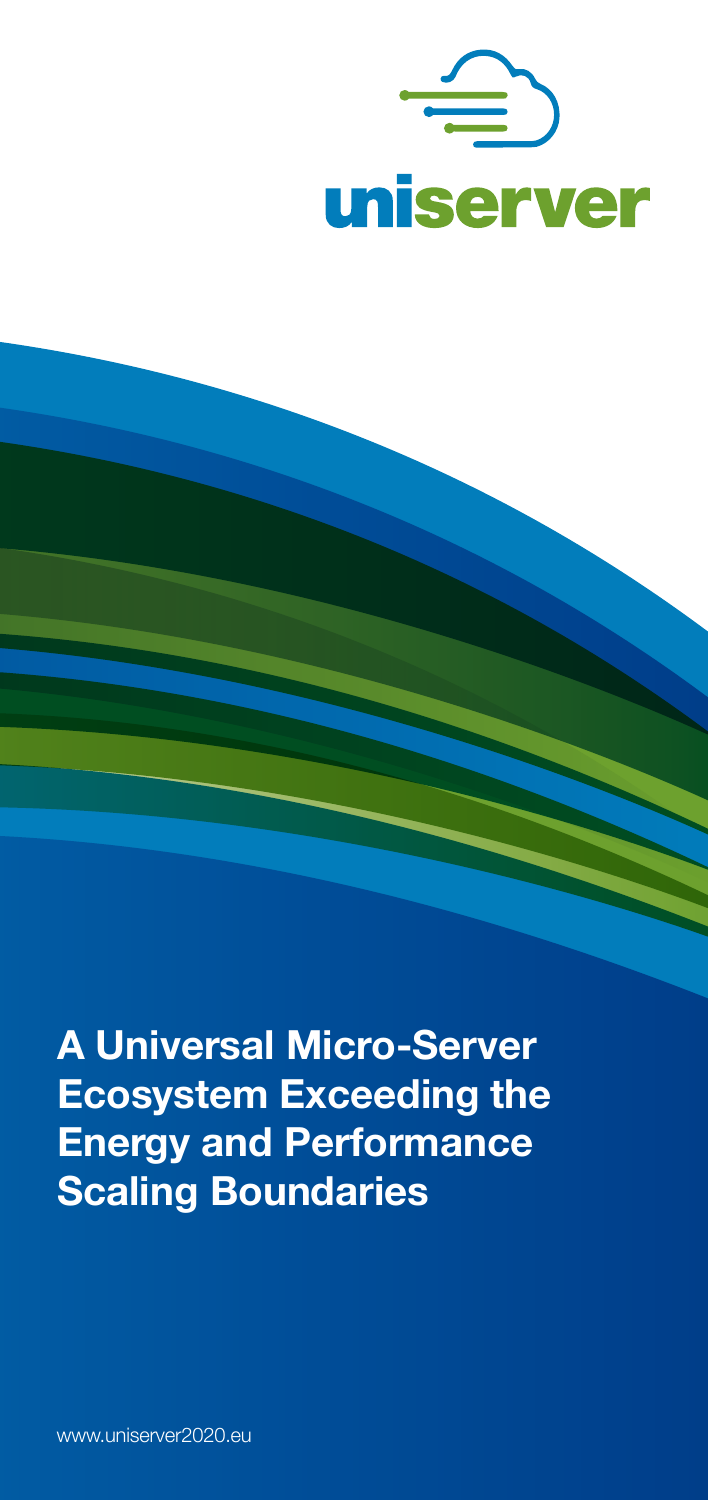**UniServer facilitates the advent of IoT solutions through the adoption of a distributed infrastructure where decisions are taken more locally at the Edge of the Cloud with novel energy-efficient micro-servers.** 

## **On the Verge of the Free Technology-Scaling Ride End**

In the past few decades, aggressive technology scaling was the main driving force for the explosive performance improvement of digital systems that radically reshaped the ways that we work, entertain and communicate. New paradigms such as cloud computing and edge computing and the Internet of Things (IoT) enable intelligent inter-connection of billions of devices. These devices will generate huge volumes of data (exabytes) that need to be processed and analyzed in centralized or de-centralized data-centers close to the users. The analysis of such data is expected to lead to new scientific discoveries and new applications that will further improve our everyday life.

However, such paradigms are at threat since the "freeride" of technology-scaling seems to come to an end with nano-scale circuits becoming very prone to potential failures due to increased static and dynamic variations of circuit parameters. In particular, as devices are being pushed to the atomic scale, it is becoming very difficult to fabricate circuits with the expected performance and power consumption. Consequently, many fabricated chips will not meet the specifications since they are 'intrinsically different' thus putting at risk the correct functionality of products. Under this reality, manufacturers insist on obeying traditional deterministic error-free computing rules by hiding the huge performance/power variability in the fabricated chips from the software layers by adopting pessimistic 'safety' timing margins and redundant (thus performance- and power-hungry) errorcorrection schemes. However, such safety margins end up prohibiting circuits and systems to work as fast and more importantly as energy-efficiently as they could.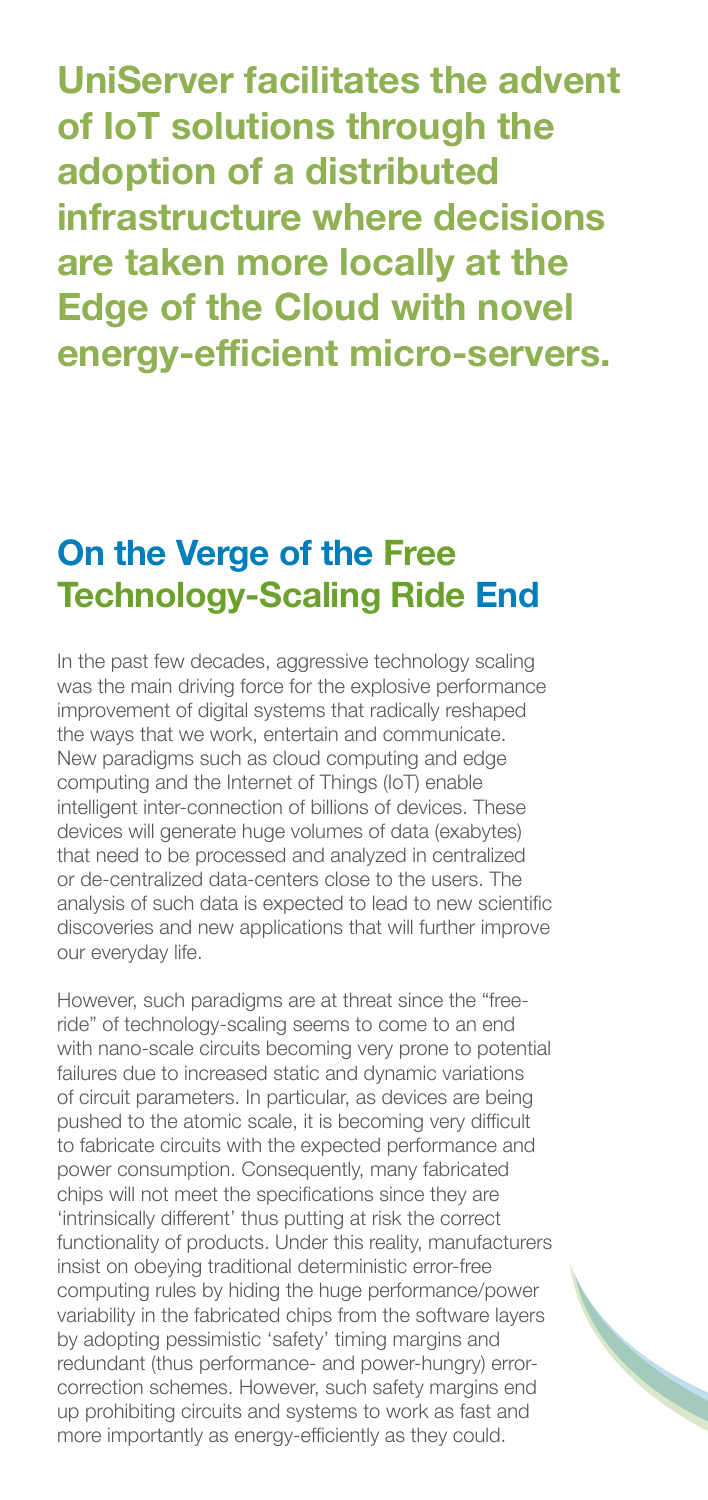## **Substantial Improvements Require Radical Rethinking of System Design**

In order to substantially improve the energyefficiency there is a need to design new error-resilient server ecosystems that are able to deal with the increased hardware variability in a more intelligent way than the conventional pessimistic paradigms.

UniServer project turns the table around and puts forth the following question:

Why allow the worst operating margins of fabricated chips to artificially constrain the performance and energy of today systems?

The reality is that each manufactured processor and each memory module is inherently different and lies on a distinct performance. Putting it simpler each of the manufactured chips may be able to operate at different frequencies (preferably higher) and supply voltages (preferably lower) that may lead to more energy efficient operation.



In the UniServer, we believe that the computing industry needs to see such heterogeneity not as a problem but as an opportunity to improve energy-efficiency especially in next generation servers. 'Functional heterogeneity' has already been adopted in embedded systems and servers with hybrid CPU/GPU/accelerators architectures. Therefore, it is now time to also expose the 'intrinsic heterogeneity', harness it and use it to our advantage by redesigning the hardware and software for improving energy-efficiency or performance.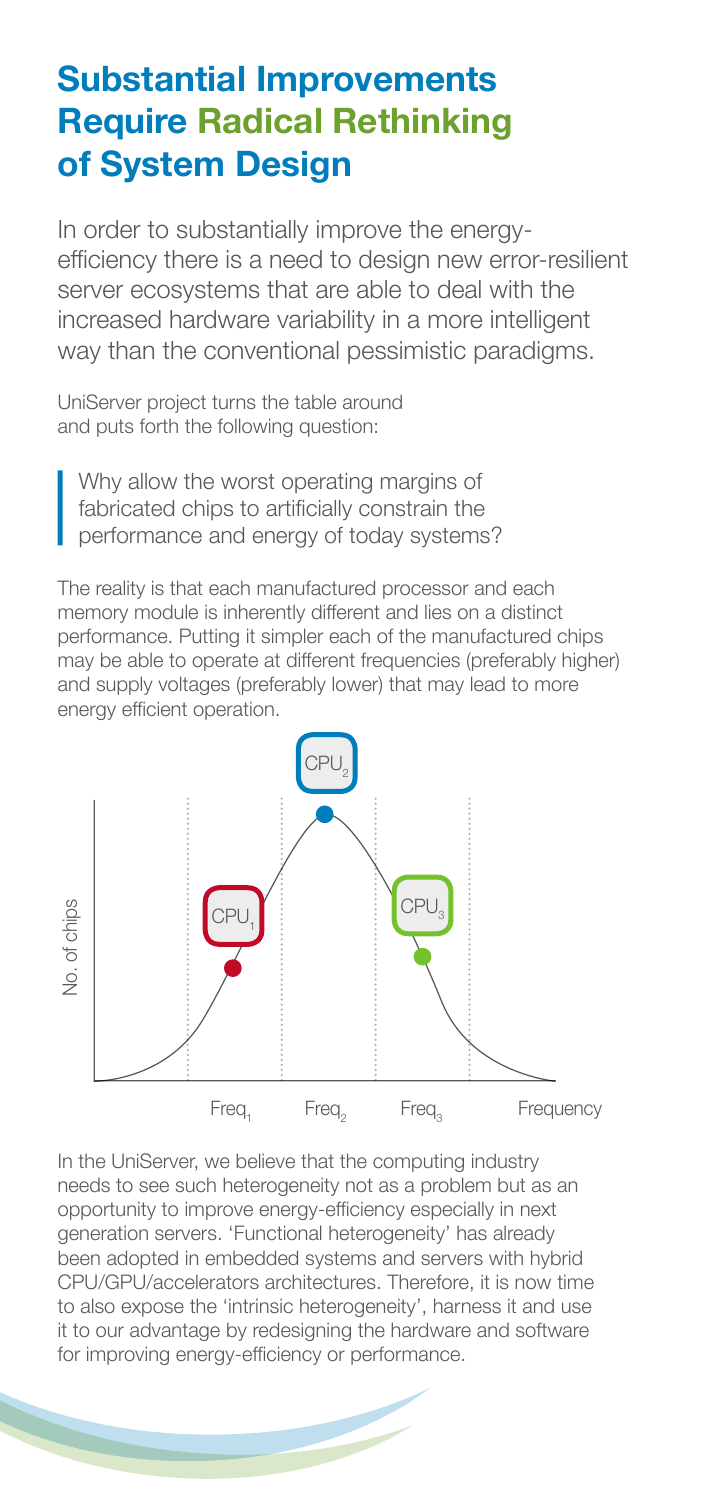## Aim at revealing new energy efficient voltage/ frequency/refresh-rate states for different voltage domains of processors and memories.

To make the most out of this opportunity, on the one hand, there is a need for developing automated procedures at the firmware level for exposing the real capabilities of each processor and memory resource. Such procedures consist of diagnostic and health monitoring daemons that will be evaluating the operation of the underlying hardware components at various operating points, beyond the nominal/conservative ones. These procedures will be collecting, mining and analyzing various parameters of interest, such as correctable and uncorrectable errors, performance counters, system crashes/hangs, thermal and power behavior. The results of such on-line system analysis and other information that will be collected onthe-fly need to be communicated through a novel Hardware Exposure Interface that communicates to the software stack the identified operating points as new attributes of the underlying hardware components. The above novel procedures will aim at revealing new energy efficient voltage/frequency/refresh-rate states for different voltage domains of processors and memories.



On the other hand, the design of a number of system software layers adopted in today's data-centers, namely hypervisors and cloud management frameworks such as OpenStack, need to be re-thought. Operating aggressively and close to the hardware limits may inadvertently introduce erroneous hardware behavior in both the storage elements and the logic of the processor and the memories. The hypervisor is the first line of defense against such faults. It should therefore be error-resilient itself, and at the same time transparently and efficiently offer the illusion of a fully reliable hardware to the edge services implemented within virtual machines on top of it. The cloud management framework has similar configuration and management opportunities, exploiting reliably the intrinsic heterogeneity, however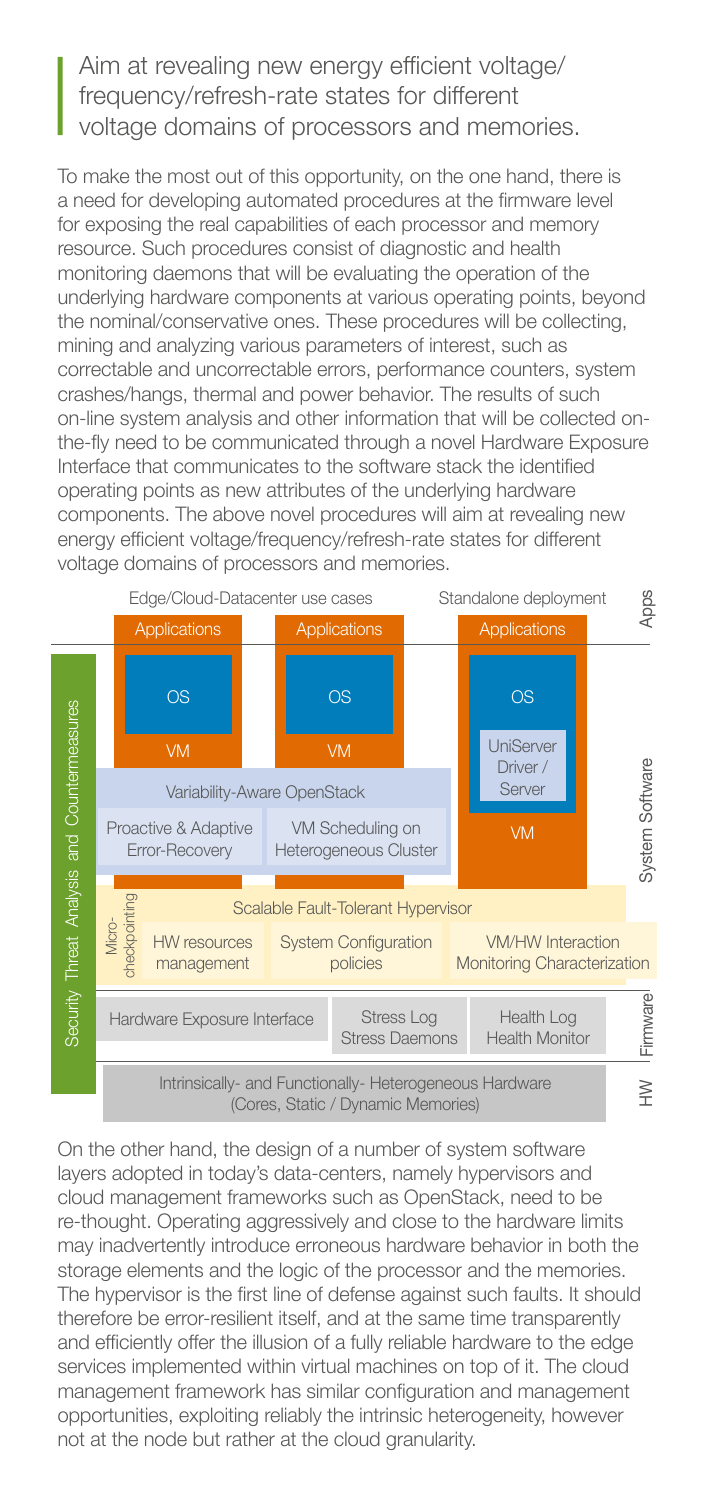## **Impact: Empowering Internet's Evolution**

Overall, we aim at integrating the software and hardware ecosystem described above in a server prototype by 2019, which could improve the energy efficiency of running IoT and Big Data applications by 31x by 2019 based on estimations made by the UniServer consortium. This improvement will be for the same performance and relative to the energy dissipation of a commercial micro-server platform and system software circa 2014.

The realization of the envisioned energy efficient servers with a complete software stack provides an opportunity for developing a more sustainable Internet. Presently, most of the processing and storage in the Internet is performed in the cloud with massive data-centers that are located in remote locations and occupy an area of a few football fields, contain tens of thousands of servers, consume electricity of a small city and utilize expensive cooling mechanisms. Such data-centers will not be sufficient in the IoT era, but a combination of classical data-centers on centralized remote locations along with new data-centers at the edge, closer to the users, is believed to be a more viable solution. Such edge data-centers, supported by the developed micro-server could enable the widespread use of IoT devices and the development of new applications for smarter working and living environments.

> ARM Queen's **University**

> > Applied Micro

IBM

**Sparsity** 

University of Thessaly

Meritorius Audit Ltd

World Sensing

University of Athens

University of Cyprus